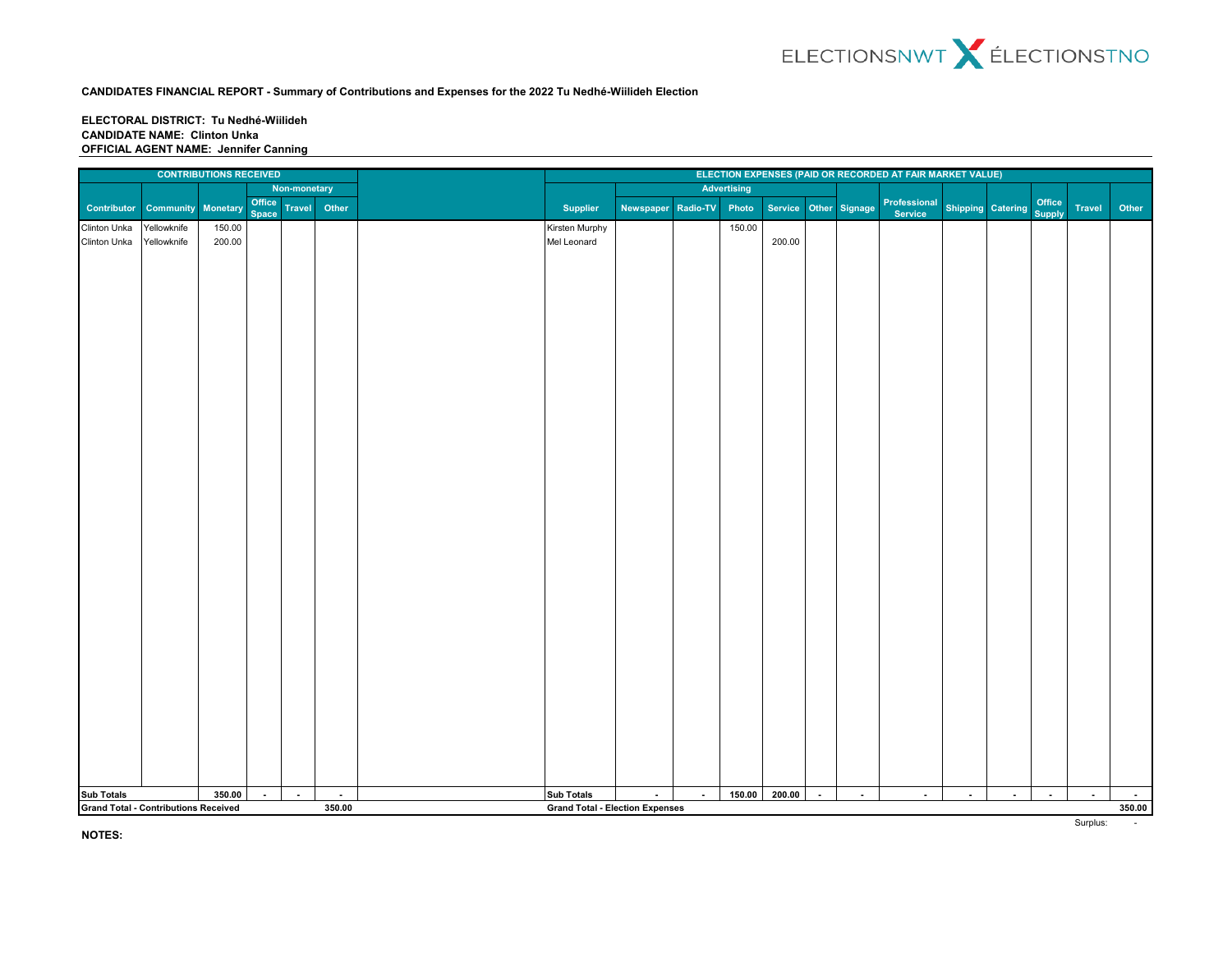#### **ELECTORAL DISTRICT: Tu Nedhé-Wiilideh CANDIDATE NAME: Ernest Betsina OFFICIAL AGENT NAME: Stephen Ellis**

|                                                                                                                            | <b>CONTRIBUTIONS RECEIVED</b> |          |                        |               |          |                                        |                  |                 |                    |                |        |                | ELECTION EXPENSES (PAID OR RECORDED AT FAIR MARKET VALUE) |                   |                |                         |               |                   |
|----------------------------------------------------------------------------------------------------------------------------|-------------------------------|----------|------------------------|---------------|----------|----------------------------------------|------------------|-----------------|--------------------|----------------|--------|----------------|-----------------------------------------------------------|-------------------|----------------|-------------------------|---------------|-------------------|
|                                                                                                                            |                               |          |                        | Non-monetary  |          |                                        |                  |                 | <b>Advertising</b> |                |        |                |                                                           |                   |                |                         |               |                   |
| <b>Contributor</b>                                                                                                         | <b>Community</b>              | Monetary | Office<br><b>Space</b> | <b>Travel</b> | Other    | Supplier                               | <b>Newspaper</b> | <b>Radio-TV</b> | Photo              | <b>Service</b> | Other  | <b>Signage</b> | Professional<br><b>Service</b>                            | Shipping Catering |                | Office<br><b>Supply</b> | <b>Travel</b> | Other             |
| Jonathon Howe                                                                                                              | Yellowknife                   | 100.00   |                        |               |          | Canarctic Graphics                     |                  |                 |                    |                | 508.20 |                |                                                           |                   |                |                         |               |                   |
| Roderick Brown                                                                                                             | Yellowknife                   | 500.00   |                        |               |          | Canarctic Graphics                     |                  |                 |                    |                |        | 1,089.02       |                                                           |                   |                |                         |               |                   |
| Wayne Guy and Constantina Tsetsos                                                                                          | Yellowknife                   | 1,000.00 |                        |               |          | Dunkin Creative                        |                  |                 |                    | 1,871.30       |        |                |                                                           |                   |                |                         |               |                   |
| Andy Wong                                                                                                                  | Yellowknife                   | 500.00   |                        |               |          | Pat Kane Photo                         |                  |                 | 149.10             |                |        |                |                                                           |                   |                |                         |               |                   |
| Andy Wong Accounting                                                                                                       | Yellowknife                   | 500.00   |                        |               |          | Air Tindi                              |                  |                 |                    |                |        |                |                                                           | 30.00             |                |                         |               |                   |
| Chris Bromley                                                                                                              | Yellowknife                   | 250.00   |                        |               |          | Home Hardware                          |                  |                 |                    |                |        |                |                                                           |                   |                | 194.19                  |               |                   |
| Kavanaugh Bros                                                                                                             | Yellowknife                   | 500.00   |                        |               |          | Berna Martin                           |                  |                 |                    |                |        |                | 200.00                                                    |                   |                |                         |               |                   |
| Yellowknife Bros                                                                                                           | Yellowknife                   | 750.00   |                        |               |          | Air Tindi                              |                  |                 |                    |                |        |                |                                                           | 30.00             |                |                         |               |                   |
| NSY Consulting Ltd.                                                                                                        | Yellowknife                   | 200.00   |                        |               |          | <b>Creative Basics</b>                 |                  |                 |                    |                |        |                |                                                           |                   |                | 20.98                   |               |                   |
| Ernest Betsina                                                                                                             | Ndilo                         | 58.32    |                        |               |          | <b>Staples</b>                         |                  |                 |                    |                |        |                |                                                           |                   |                | 15.05                   |               |                   |
|                                                                                                                            |                               |          |                        |               |          | Co-op                                  |                  |                 |                    |                |        |                |                                                           |                   |                |                         | 60.00         |                   |
|                                                                                                                            |                               |          |                        |               |          | Co-op                                  |                  |                 |                    |                |        |                |                                                           |                   |                |                         | 80.00         |                   |
|                                                                                                                            |                               |          |                        |               |          | Co-op                                  |                  |                 |                    |                |        |                |                                                           |                   |                |                         | 80.00         |                   |
|                                                                                                                            |                               |          |                        |               |          | <b>CIBC</b>                            |                  |                 |                    |                |        |                |                                                           |                   |                |                         |               | 30.48             |
|                                                                                                                            |                               |          |                        |               |          |                                        |                  |                 |                    |                |        |                |                                                           |                   |                |                         |               |                   |
|                                                                                                                            |                               |          |                        |               |          |                                        |                  |                 |                    |                |        |                |                                                           |                   |                |                         |               |                   |
|                                                                                                                            |                               |          |                        |               |          |                                        |                  |                 |                    |                |        |                |                                                           |                   |                |                         |               |                   |
|                                                                                                                            |                               |          |                        |               |          |                                        |                  |                 |                    |                |        |                |                                                           |                   |                |                         |               |                   |
|                                                                                                                            |                               |          |                        |               |          |                                        |                  |                 |                    |                |        |                |                                                           |                   |                |                         |               |                   |
|                                                                                                                            |                               |          |                        |               |          |                                        |                  |                 |                    |                |        |                |                                                           |                   |                |                         |               |                   |
|                                                                                                                            |                               |          |                        |               |          |                                        |                  |                 |                    |                |        |                |                                                           |                   |                |                         |               |                   |
|                                                                                                                            |                               |          |                        |               |          |                                        |                  |                 |                    |                |        |                |                                                           |                   |                |                         |               |                   |
|                                                                                                                            |                               |          |                        |               |          |                                        |                  |                 |                    |                |        |                |                                                           |                   |                |                         |               |                   |
|                                                                                                                            |                               |          |                        |               |          |                                        |                  |                 |                    |                |        |                |                                                           |                   |                |                         |               |                   |
|                                                                                                                            |                               |          |                        |               |          |                                        |                  |                 |                    |                |        |                |                                                           |                   |                |                         |               |                   |
|                                                                                                                            |                               |          |                        |               |          |                                        |                  |                 |                    |                |        |                |                                                           |                   |                |                         |               |                   |
|                                                                                                                            |                               |          |                        |               |          |                                        |                  |                 |                    |                |        |                |                                                           |                   |                |                         |               |                   |
|                                                                                                                            |                               |          |                        |               |          |                                        |                  |                 |                    |                |        |                |                                                           |                   |                |                         |               |                   |
|                                                                                                                            |                               |          |                        |               |          |                                        |                  |                 |                    |                |        |                |                                                           |                   |                |                         |               |                   |
|                                                                                                                            |                               |          |                        |               |          |                                        |                  |                 |                    |                |        |                |                                                           |                   |                |                         |               |                   |
|                                                                                                                            |                               |          |                        |               |          |                                        |                  |                 |                    |                |        |                |                                                           |                   |                |                         |               |                   |
|                                                                                                                            |                               |          |                        |               |          |                                        |                  |                 |                    |                |        |                |                                                           |                   |                |                         |               |                   |
|                                                                                                                            |                               |          |                        |               |          |                                        |                  |                 |                    |                |        |                |                                                           |                   |                |                         |               |                   |
|                                                                                                                            |                               |          |                        |               |          |                                        |                  |                 |                    |                |        |                |                                                           |                   |                |                         |               |                   |
|                                                                                                                            |                               |          |                        |               |          |                                        |                  |                 |                    |                |        |                |                                                           |                   |                |                         |               |                   |
|                                                                                                                            |                               |          |                        |               |          |                                        |                  |                 |                    |                |        |                |                                                           |                   |                |                         |               |                   |
|                                                                                                                            |                               |          |                        |               |          |                                        |                  |                 |                    |                |        |                |                                                           |                   |                |                         |               |                   |
|                                                                                                                            |                               |          |                        |               |          |                                        |                  |                 |                    |                |        |                |                                                           |                   |                |                         |               |                   |
|                                                                                                                            |                               |          |                        |               |          |                                        |                  |                 |                    |                |        |                |                                                           |                   |                |                         |               |                   |
|                                                                                                                            |                               |          |                        |               |          |                                        |                  |                 |                    |                |        |                |                                                           |                   |                |                         |               |                   |
|                                                                                                                            |                               |          |                        |               |          |                                        |                  |                 |                    |                |        |                |                                                           |                   |                |                         |               |                   |
| 4,358.32<br><b>Sub Totals</b><br>$\sim$<br>$\blacksquare$<br>$\blacksquare$<br><b>Grand Total - Contributions Received</b> |                               |          |                        |               |          | <b>Sub Totals</b>                      | $\sim$           | $\sim$          | 149.10             | 1,871.30       | 508.20 | 1,089.02       | 200.00                                                    | 60.00             | $\blacksquare$ | 230.22                  | 220.00        | 30.48<br>4,358.32 |
|                                                                                                                            |                               |          |                        |               | 4,358.32 | <b>Grand Total - Election Expenses</b> |                  |                 |                    |                |        |                |                                                           |                   |                |                         |               |                   |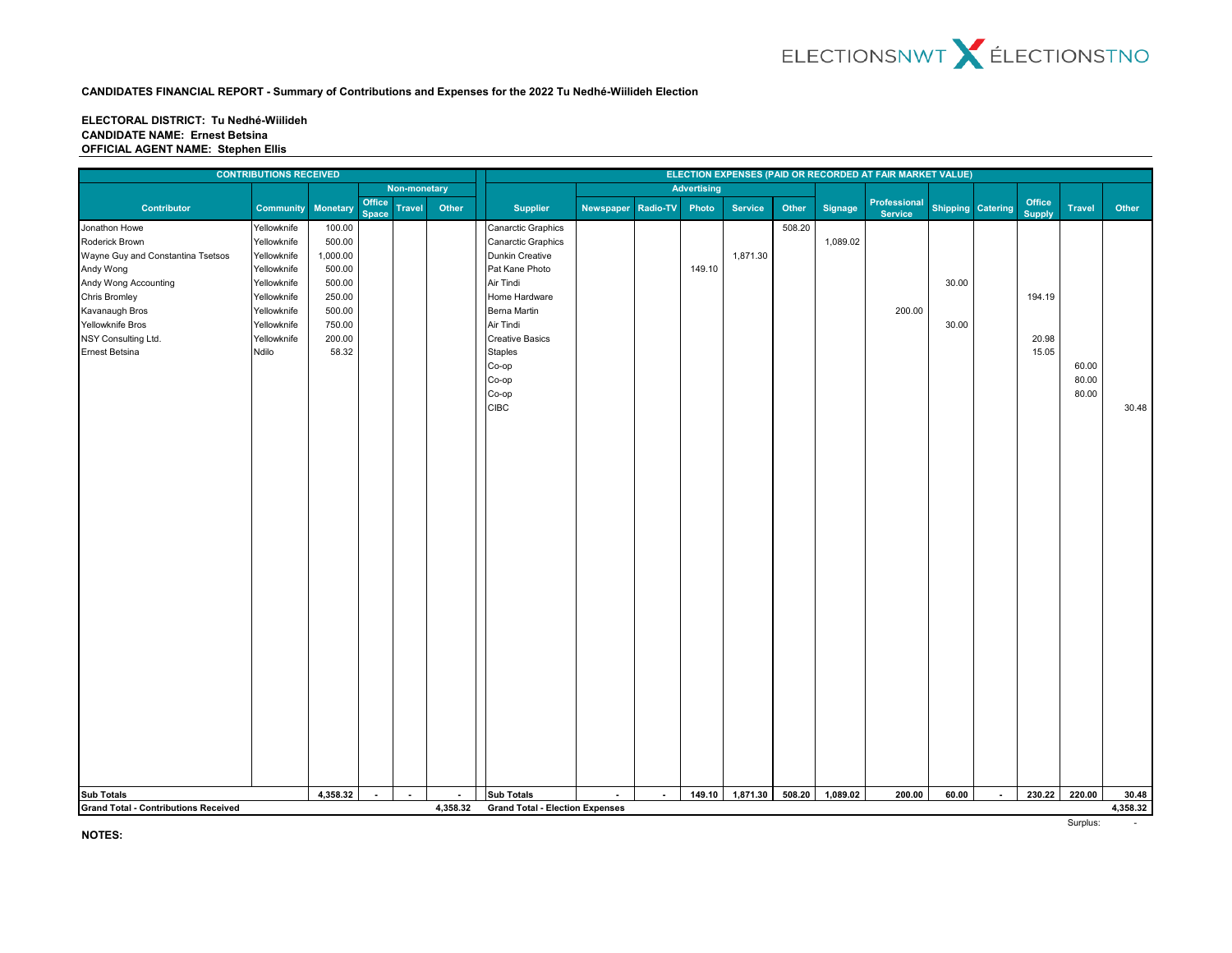#### **ELECTORAL DISTRICT: Tu Nedhé-Wiilideh CANDIDATE NAME: Mary Rose Sundberg OFFICIAL AGENT NAME: Charlene Liske**

| <b>CONTRIBUTIONS RECEIVED</b> |                                             |                 |                        |               |                            |  |                                                             |           |                 |                    |               |        |          | ELECTION EXPENSES (PAID OR RECORDED AT FAIR MARKET VALUE) |                 |          |                         |               |                    |  |
|-------------------------------|---------------------------------------------|-----------------|------------------------|---------------|----------------------------|--|-------------------------------------------------------------|-----------|-----------------|--------------------|---------------|--------|----------|-----------------------------------------------------------|-----------------|----------|-------------------------|---------------|--------------------|--|
|                               |                                             |                 |                        | Non-monetary  |                            |  |                                                             |           |                 | <b>Advertising</b> |               |        |          |                                                           |                 |          |                         |               |                    |  |
| Contributor                   | <b>Community</b>                            | <b>Monetary</b> | Office<br><b>Space</b> | <b>Travel</b> | Other                      |  | <b>Supplier</b>                                             | Newspaper | <b>Radio-TV</b> | Photo              | Service Other |        | Signage  | Professional<br>Service                                   | <b>Shipping</b> | Catering | Office<br><b>Supply</b> | <b>Travel</b> | Other              |  |
| France Benoit                 |                                             | 150.00          |                        |               |                            |  | <b>NNS</b>                                                  |           |                 | 42.00              |               |        |          |                                                           |                 |          |                         |               |                    |  |
| Kelly Slack                   |                                             | 150.00          |                        |               |                            |  | Co-op                                                       |           |                 |                    |               |        |          |                                                           |                 |          |                         | 84.53         |                    |  |
| Mary Rose Sundberg            |                                             | 4,079.42        |                        |               |                            |  | Co-op                                                       |           |                 |                    |               |        |          |                                                           |                 |          |                         | 100.00        |                    |  |
|                               |                                             |                 |                        |               |                            |  | Independent                                                 |           |                 |                    |               |        |          |                                                           |                 | 286.45   |                         |               |                    |  |
|                               |                                             |                 |                        |               |                            |  | Staples                                                     |           |                 |                    |               |        |          |                                                           |                 |          | 8.78                    |               |                    |  |
|                               |                                             |                 |                        |               |                            |  | <b>Bullock's Bistro</b>                                     |           |                 |                    |               |        |          |                                                           |                 | 300.30   |                         |               |                    |  |
|                               |                                             |                 |                        |               |                            |  | Gastown                                                     |           |                 |                    |               |        |          |                                                           |                 |          |                         | 100.00        |                    |  |
|                               |                                             |                 |                        |               |                            |  | Co-op                                                       |           |                 |                    |               |        |          |                                                           |                 |          |                         | 27.56         |                    |  |
|                               |                                             |                 |                        |               |                            |  | Canada Post                                                 |           |                 |                    |               |        |          |                                                           | 2.25            |          |                         |               |                    |  |
|                               |                                             |                 |                        |               |                            |  | Co-op                                                       |           |                 |                    |               |        |          |                                                           |                 |          |                         | 160.00        |                    |  |
|                               |                                             |                 |                        |               |                            |  | <b>Boston Pizza</b>                                         |           |                 |                    |               |        |          |                                                           |                 | 105.48   |                         |               |                    |  |
|                               |                                             |                 |                        |               |                            |  | Co-op                                                       |           |                 |                    |               |        |          |                                                           |                 | 11.95    |                         |               |                    |  |
|                               |                                             |                 |                        |               |                            |  | Tundra Transfer                                             |           |                 |                    |               |        |          |                                                           |                 | 27.51    |                         |               |                    |  |
|                               |                                             |                 |                        |               |                            |  | Tim Hortons                                                 |           |                 |                    |               |        |          |                                                           |                 | 26.51    |                         |               |                    |  |
|                               |                                             |                 |                        |               |                            |  | Marilyn Colins                                              |           |                 |                    |               |        |          |                                                           |                 | 300.00   |                         |               |                    |  |
|                               |                                             |                 |                        |               |                            |  | Air Tindi                                                   |           |                 |                    |               |        |          |                                                           | 29.81           |          |                         |               |                    |  |
|                               |                                             |                 |                        |               |                            |  | Air Tindi                                                   |           |                 |                    |               |        |          |                                                           | 98.20           |          |                         |               |                    |  |
|                               |                                             |                 |                        |               |                            |  | Home Hardware<br>Staples Canada                             |           |                 |                    |               |        | 73.49    |                                                           |                 |          | 437.42                  |               |                    |  |
|                               |                                             |                 |                        |               |                            |  | Signed                                                      |           |                 |                    |               |        | 2,142.00 |                                                           |                 |          |                         |               |                    |  |
|                               |                                             |                 |                        |               |                            |  |                                                             |           |                 |                    |               |        |          |                                                           |                 |          |                         |               |                    |  |
|                               |                                             |                 |                        |               |                            |  |                                                             |           |                 |                    |               |        |          |                                                           |                 |          |                         |               |                    |  |
|                               |                                             |                 |                        |               |                            |  |                                                             |           |                 |                    |               |        |          |                                                           |                 |          |                         |               |                    |  |
|                               |                                             |                 |                        |               |                            |  |                                                             |           |                 |                    |               |        |          |                                                           |                 |          |                         |               |                    |  |
|                               |                                             |                 |                        |               |                            |  |                                                             |           |                 |                    |               |        |          |                                                           |                 |          |                         |               |                    |  |
|                               |                                             |                 |                        |               |                            |  |                                                             |           |                 |                    |               |        |          |                                                           |                 |          |                         |               |                    |  |
|                               |                                             |                 |                        |               |                            |  |                                                             |           |                 |                    |               |        |          |                                                           |                 |          |                         |               |                    |  |
|                               |                                             |                 |                        |               |                            |  |                                                             |           |                 |                    |               |        |          |                                                           |                 |          |                         |               |                    |  |
|                               |                                             |                 |                        |               |                            |  |                                                             |           |                 |                    |               |        |          |                                                           |                 |          |                         |               |                    |  |
|                               |                                             |                 |                        |               |                            |  |                                                             |           |                 |                    |               |        |          |                                                           |                 |          |                         |               |                    |  |
|                               |                                             |                 |                        |               |                            |  |                                                             |           |                 |                    |               |        |          |                                                           |                 |          |                         |               |                    |  |
|                               |                                             |                 |                        |               |                            |  |                                                             |           |                 |                    |               |        |          |                                                           |                 |          |                         |               |                    |  |
|                               |                                             |                 |                        |               |                            |  |                                                             |           |                 |                    |               |        |          |                                                           |                 |          |                         |               |                    |  |
|                               |                                             |                 |                        |               |                            |  |                                                             |           |                 |                    |               |        |          |                                                           |                 |          |                         |               |                    |  |
|                               |                                             |                 |                        |               |                            |  |                                                             |           |                 |                    |               |        |          |                                                           |                 |          |                         |               |                    |  |
|                               |                                             |                 |                        |               |                            |  |                                                             |           |                 |                    |               |        |          |                                                           |                 |          |                         |               |                    |  |
|                               |                                             |                 |                        |               |                            |  |                                                             |           |                 |                    |               |        |          |                                                           |                 |          |                         |               |                    |  |
|                               |                                             |                 |                        |               |                            |  |                                                             |           |                 |                    |               |        |          |                                                           |                 |          |                         |               |                    |  |
|                               |                                             |                 |                        |               |                            |  |                                                             |           |                 |                    |               |        |          |                                                           |                 |          |                         |               |                    |  |
|                               |                                             |                 |                        |               |                            |  |                                                             |           |                 |                    |               |        |          |                                                           |                 |          |                         |               |                    |  |
|                               |                                             | 4,379.42        | $\sim$                 |               |                            |  |                                                             |           |                 | 42.00              |               |        | 2,215.49 |                                                           |                 | 1,058.20 | 446.20                  | 472.09        |                    |  |
| <b>Sub Totals</b>             |                                             |                 |                        | ÷.            | $\blacksquare$<br>4,379.42 |  | <b>Sub Totals</b><br><b>Grand Total - Election Expenses</b> | $\sim$    | $\sim$          |                    | $\sim$        | $\sim$ |          | $\sim$                                                    | 130.26          |          |                         |               | $\sim$<br>4,364.24 |  |
|                               | <b>Grand Total - Contributions Received</b> |                 |                        |               |                            |  |                                                             |           |                 |                    |               |        |          |                                                           |                 |          |                         |               |                    |  |

# **NOTES:**

1 - The Candidate declared that the surplus of \$15.18 was to be deposited to the Consolidated Revenue Fund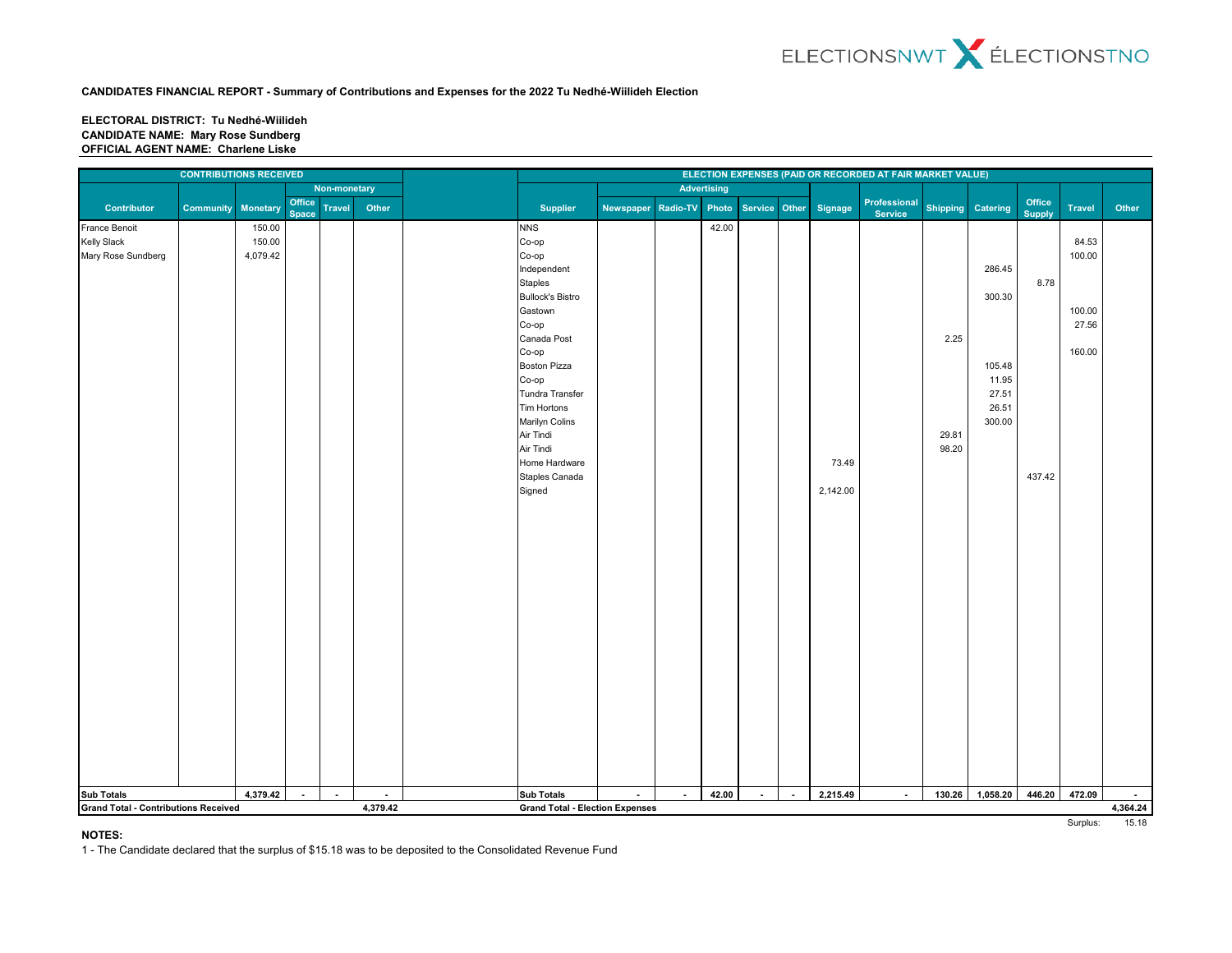**ELECTORAL DISTRICT: Tu Nedhé-Wiilideh CANDIDATE NAME: Nadine Delorme OFFICIAL AGENT NAME: Richard Simon**

|                | <b>CONTRIBUTIONS RECEIVED</b>                                |          |                        |               |                                        | ELECTION EXPENSES (PAID OR RECORDED AT FAIR MARKET VALUE)                               |           |                                      |                    |        |                |        |                         |                   |                |                         |                |        |
|----------------|--------------------------------------------------------------|----------|------------------------|---------------|----------------------------------------|-----------------------------------------------------------------------------------------|-----------|--------------------------------------|--------------------|--------|----------------|--------|-------------------------|-------------------|----------------|-------------------------|----------------|--------|
|                |                                                              |          |                        | Non-monetary  |                                        |                                                                                         |           |                                      | <b>Advertising</b> |        |                |        |                         |                   |                |                         |                |        |
| Contributor    | <b>Community</b>                                             | Monetary | Office<br><b>Space</b> | <b>Travel</b> | Other                                  | <b>Supplier</b>                                                                         | Newspaper | Radio-TV Photo Service Other Signage |                    |        |                |        | Professional<br>Service | Shipping Catering |                | Office<br><b>Supply</b> | Travel         | Other  |
| Nadine Delorme | Fort Resolution                                              | 341.53   |                        |               |                                        | Northern Store<br>Poison Graphics<br>Northern Store<br>Northern Store<br>Northern Store |           |                                      |                    |        |                | 186.53 |                         |                   | 78.75<br>36.25 |                         | 20.00<br>20.00 |        |
|                |                                                              | 341.53   | $\sim$                 | $\sim$        |                                        | Sub Totals                                                                              | $\sim$    | $\sim$                               | $\blacksquare$     | $\sim$ | $\blacksquare$ | 186.53 | $\sim$                  | $\blacksquare$    | 115.00         | $\sim$                  | 40.00          | $\sim$ |
|                | Sub Totals<br>Grand Total - Contributions Received<br>$\sim$ |          |                        |               | <b>Grand Total - Election Expenses</b> |                                                                                         |           |                                      |                    |        |                |        |                         |                   |                |                         | 341.53         |        |
|                | 341.53                                                       |          |                        |               |                                        |                                                                                         |           |                                      |                    |        |                |        |                         |                   |                |                         |                |        |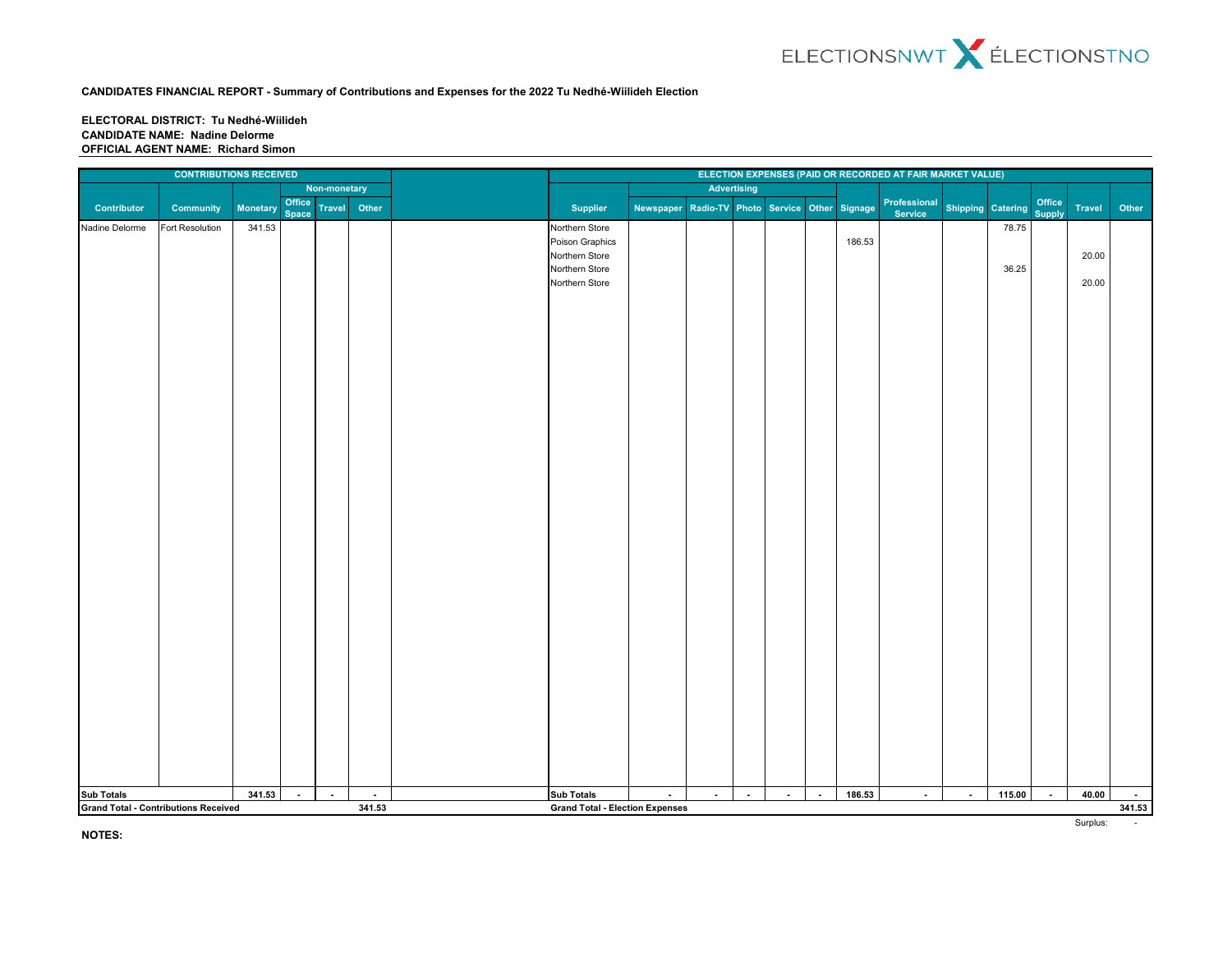### **ELECTORAL DISTRICT: Tu Nedhé-Wiilideh CANDIDATE NAME: Richard Edjericon OFFICIAL AGENT NAME: Shirley Tsetta**

|                                             | <b>CONTRIBUTIONS RECEIVED</b> |                    |                        |               |          |                   |                                        |        |        |        |                          | ELECTION EXPENSES (PAID OR RECORDED AT FAIR MARKET VALUE) |                         |                          |        |                         |        |          |  |
|---------------------------------------------|-------------------------------|--------------------|------------------------|---------------|----------|-------------------|----------------------------------------|--------|--------|--------|--------------------------|-----------------------------------------------------------|-------------------------|--------------------------|--------|-------------------------|--------|----------|--|
|                                             |                               |                    |                        | Non-monetary  |          | Advertising       |                                        |        |        |        |                          |                                                           |                         |                          |        |                         |        |          |  |
| Contributor                                 | Community                     | Monetary           | Office<br><b>Space</b> | <b>Travel</b> | Other    | <b>Supplier</b>   | Newspaper Radio-TV                     |        |        |        |                          | Photo Service Other Signage                               | Professional<br>Service | <b>Shipping Catering</b> |        | Office<br><b>Supply</b> | Travel | Other    |  |
| Northern Slave Metis Alliance               | Yellowknife                   | 1,000.00           |                        |               |          | <b>NCSNWT</b>     |                                        | 648.00 |        |        |                          |                                                           |                         |                          |        |                         |        |          |  |
| Jake Heron                                  | Yellowknife                   | 200.00             |                        |               |          | Bannerz           |                                        |        |        |        |                          | 2,428.94                                                  |                         |                          |        |                         |        |          |  |
| Janet Marshell                              | Yellowknife                   | 1,500.00<br>831.80 |                        |               |          | Bannerz           |                                        |        |        |        |                          | 454.86                                                    |                         |                          |        |                         |        |          |  |
| Richard Edjericon                           |                               |                    |                        |               |          |                   |                                        |        |        |        |                          |                                                           |                         |                          |        |                         |        |          |  |
|                                             |                               |                    |                        | $\sim$        |          |                   |                                        |        |        |        |                          | 2,883.80                                                  |                         |                          |        |                         |        | $\sim$   |  |
| <b>Sub Totals</b>                           |                               | 3,531.80           | $\sim$                 |               | $\sim$   | <b>Sub Totals</b> | $\sim$                                 | 648.00 | $\sim$ | $\sim$ | $\overline{\phantom{a}}$ |                                                           | $\blacksquare$          | $\sim$                   | $\sim$ | $\sim$                  | $\sim$ |          |  |
| <b>Grand Total - Contributions Received</b> |                               |                    |                        |               | 3,531.80 |                   | <b>Grand Total - Election Expenses</b> |        |        |        |                          |                                                           |                         |                          |        |                         |        | 3,531.80 |  |